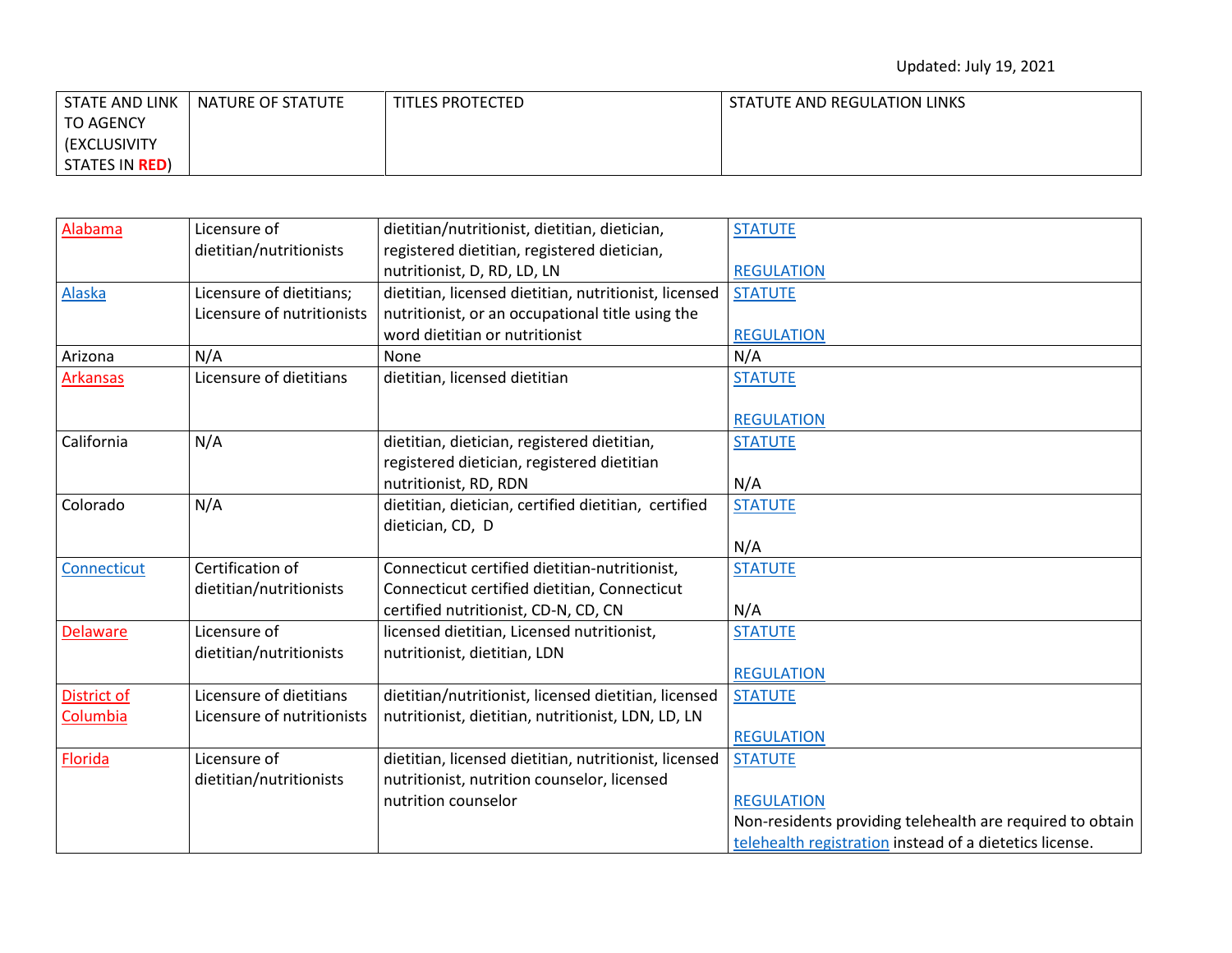| STATE AND LINK         | NATURE OF STATUTE | TITLES PROTECTED | STATUTE AND REGULATION LINKS |
|------------------------|-------------------|------------------|------------------------------|
| <b>TO AGENCY</b>       |                   |                  |                              |
| <b>(EXCLUSIVITY)</b>   |                   |                  |                              |
| STATES IN <b>RED</b> ) |                   |                  |                              |

| Georgia       | Licensure of dietitians                 | dietitian, LD, licensed dietitian                      | <b>STATUTE</b>    |
|---------------|-----------------------------------------|--------------------------------------------------------|-------------------|
|               |                                         |                                                        | <b>REGULATION</b> |
| Hawaii        | Licensure of dietitians                 | licensed dietitian, LD                                 | <b>STATUTE</b>    |
|               |                                         |                                                        | <b>REGULATION</b> |
| Idaho         | Licensure of dietitians                 | dietitian, licensed dietitian (LD), registered         | <b>STATUTE</b>    |
|               |                                         | dietitian (RD), registered dietitian nutritionist      |                   |
|               |                                         | (RDN), or any other combination of terms that          | <b>REGULATION</b> |
|               |                                         | include the title dietitian                            |                   |
| Illinois      | Licensure of dietitian<br>nutritionists | licensed dietitian nutritionist                        | <b>STATUTE</b>    |
|               |                                         |                                                        | <b>REGULATION</b> |
| Indiana       | Licensure of dietitians                 | licensed dietitian, LD                                 | <b>STATUTE</b>    |
|               |                                         |                                                        |                   |
|               |                                         |                                                        | <b>REGULATION</b> |
| lowa          | Licensure of dietitians                 | licensed dietitian, dietitian                          | <b>STATUTE</b>    |
|               |                                         |                                                        |                   |
|               |                                         |                                                        | <b>REGULATION</b> |
| <b>Kansas</b> | Licensure of dietitians                 | dietitian, licensed dietitian, LD                      | <b>STATUTE</b>    |
|               |                                         |                                                        |                   |
|               |                                         |                                                        | <b>REGULATION</b> |
| Kentucky      | Licensure of dietitians;                | dietitian, nutritionist, licensed dietitian, certified | <b>STATUTE</b>    |
|               | Licensure of nutritionists              | nutritionist, LD, CN                                   |                   |
|               |                                         |                                                        | <b>REGULATION</b> |
| Louisiana     | Licensure of                            | dietitian, dietician, nutritionist                     | <b>STATUTE</b>    |
|               | dietitian/nutritionists                 |                                                        |                   |
|               |                                         |                                                        | <b>REGULATION</b> |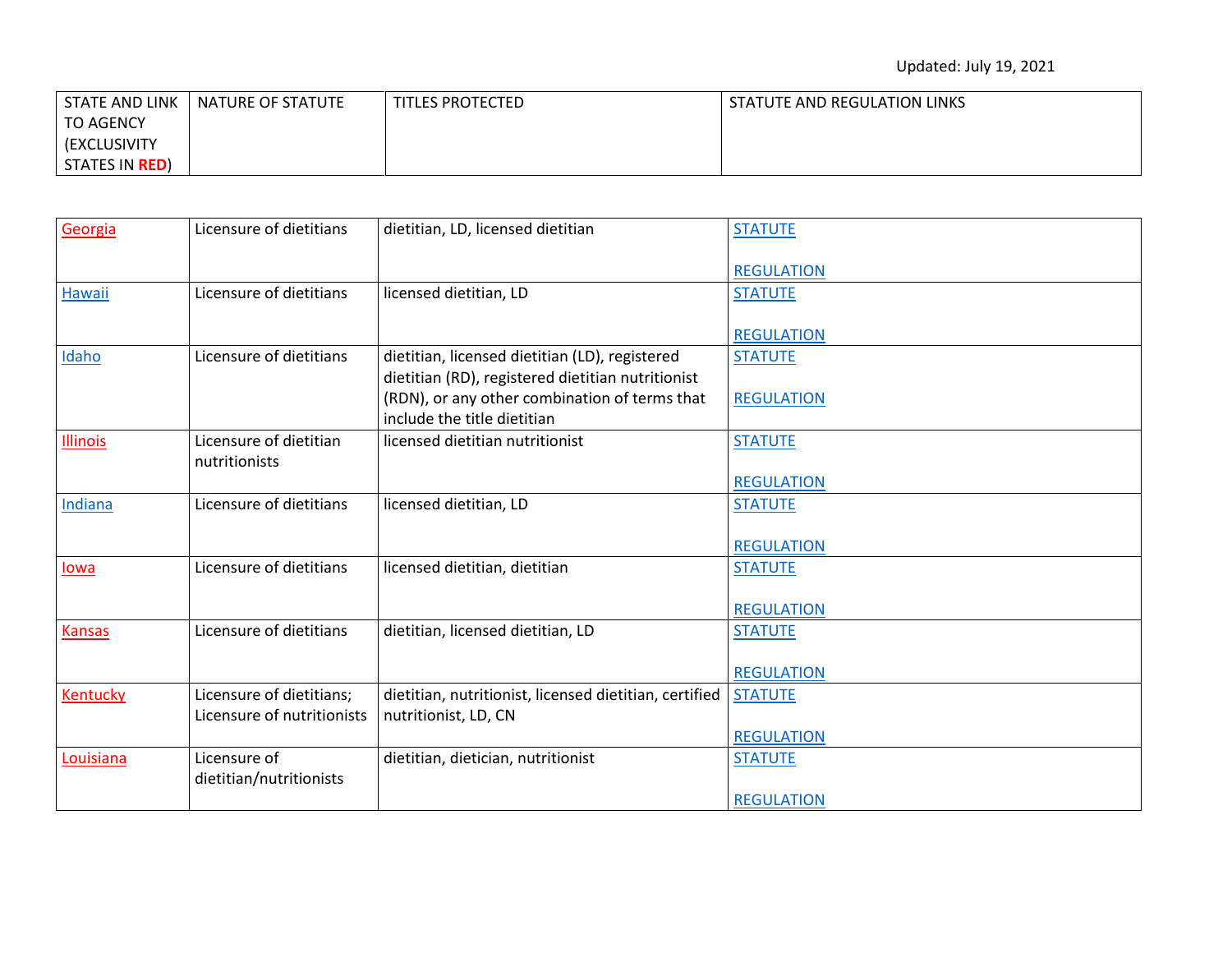| STATE AND LINK         | NATURE OF STATUTE | TITLES PROTECTED | STATUTE AND REGULATION LINKS |
|------------------------|-------------------|------------------|------------------------------|
| <b>TO AGENCY</b>       |                   |                  |                              |
| <b>(EXCLUSIVITY)</b>   |                   |                  |                              |
| STATES IN <b>RED</b> ) |                   |                  |                              |

| <b>Maine</b>       | Licensure of dietitians    | dietitian                                             | <b>STATUTE</b>                                             |
|--------------------|----------------------------|-------------------------------------------------------|------------------------------------------------------------|
|                    |                            |                                                       | <b>REGULATION</b>                                          |
| Maryland           | Licensure of dietitians;   | licensed dietitian-nutritionist, dietitian-           | <b>STATUTE</b>                                             |
|                    | Licensure of nutritionists | nutritionist, LDN, dietitian, licensed dietitian, D,  |                                                            |
|                    |                            | LD, nutritionist, licensed nutritionist, LN           | <b>REGULATION</b>                                          |
|                    |                            |                                                       | See additional pages by editing the last digits in webpage |
|                    |                            |                                                       | URL to ".02," ".03," etc."                                 |
| Massachusetts      | Licensure of               | licensed dietitian/nutritionist                       | <b>STATUTE</b>                                             |
|                    | dietitian/nutritionists    |                                                       |                                                            |
|                    |                            |                                                       | <b>REGULATION</b>                                          |
| Michigan           | N/A                        | None                                                  | N/A                                                        |
| Minnesota          | Licensure of dietitians;   | dietitian, licensed dietitian, nutritionist, licensed | <b>STATUTE</b>                                             |
|                    | Licensure of nutritionists | nutritionist, or any occupational title using the     |                                                            |
|                    |                            | word "dietitian" or "nutritionist;" except that       | <b>REGULATION</b>                                          |
|                    |                            | any RDN can use the title and RD                      |                                                            |
| <b>Mississippi</b> | Licensure of dietitians    | dietitian, dietician or nutritionist, the letters LD, | <b>STATUTE</b>                                             |
|                    |                            | LN; except that any RDN can use the title and RD      |                                                            |
|                    |                            |                                                       | <b>REGULATION</b>                                          |
| Missouri           | Licensure of dietitians    | dietitian, LD                                         | <b>STATUTE</b>                                             |
|                    |                            |                                                       |                                                            |
|                    |                            |                                                       | <b>REGULATION</b>                                          |
| Montana            | Licensure of nutritionists | nutritionist, licensed nutritionist                   | <b>STATUTE</b>                                             |
|                    |                            |                                                       |                                                            |
|                    |                            |                                                       | <b>REGULATION</b>                                          |
| Nebraska           | Licensure of medical       | Protection of medical nutrition therapist             | <b>STATUTE</b>                                             |
|                    | nutrition therapists       | implied, but not directly stated                      |                                                            |
|                    |                            |                                                       | <b>REGULATION</b>                                          |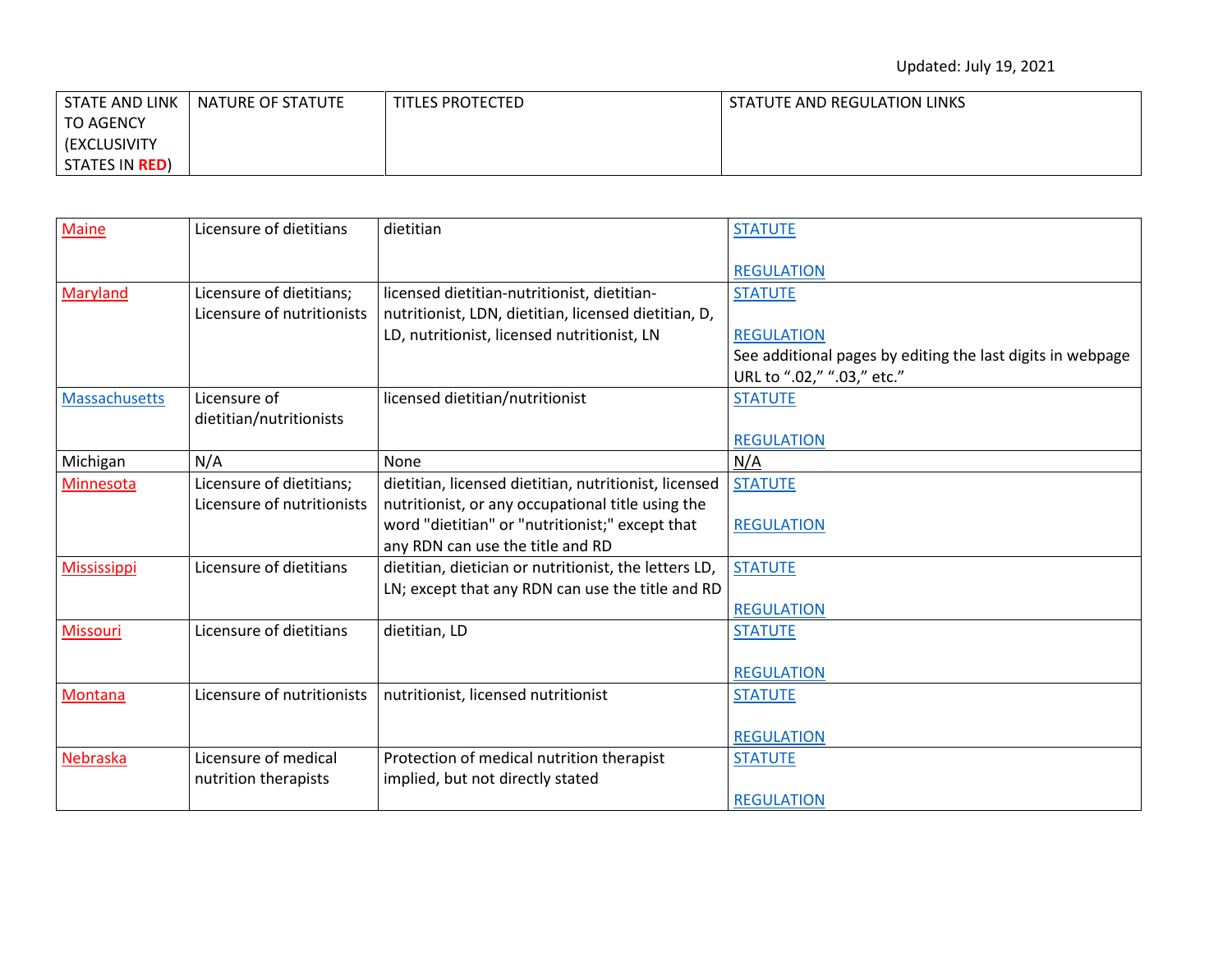| STATE AND LINK         | NATURE OF STATUTE | TITLES PROTECTED | STATUTE AND REGULATION LINKS |
|------------------------|-------------------|------------------|------------------------------|
| TO AGENCY              |                   |                  |                              |
| (EXCLUSIVITY)          |                   |                  |                              |
| STATES IN <b>RED</b> ) |                   |                  |                              |

| Nevada                | Licensure of dietitians      | LD, licensed dietitian or use the word dietetics     | <b>STATUTE</b>                                             |
|-----------------------|------------------------------|------------------------------------------------------|------------------------------------------------------------|
|                       |                              | to represent qualified to practice                   |                                                            |
|                       |                              |                                                      | <b>REGULATION</b>                                          |
| <b>New Hampshire</b>  | Licensure of dietitians      | licensed dietitian, dietitian                        | <b>STATUTE</b>                                             |
|                       |                              |                                                      |                                                            |
|                       |                              |                                                      | <b>REGULATION</b>                                          |
| <b>New Jersey</b>     | Licensure of dietitian       | dietitian nutritionist, nutritionist, dietitian,     | <b>STATUTE</b>                                             |
|                       | nutritionists;               | dietician, nutrition counselor, nutrition            | Enter "45:16B-1" in the search box at the top left. Click  |
|                       | Licensure of nutritionists   | specialist, LDN, LD, LN, nutritional therapy         | the first search result, which should be the first part of |
|                       |                              | practitioner, nutritional therapy consultant,        | the statute. To see additional parts of the statute, click |
|                       |                              | certified nutrition therapy practitioner, master     | "Next Doc" directly above the main display window.         |
|                       |                              | nutrition therapist, licensed dietitian              |                                                            |
|                       |                              | nutritionist, licensed nutritionist                  | <b>REGULATION in process</b>                               |
| <b>New Mexico</b>     | Licensure of dietitians;     | dietitian, nutritionist                              | <b>STATUTE</b>                                             |
|                       | Licensure of nutritionists   |                                                      |                                                            |
|                       |                              |                                                      | <b>REGULATION</b>                                          |
| <b>New York</b>       | Certification of dietitians; | certified dietitian, certified dietician, certified  | <b>STATUTE</b>                                             |
|                       | Certification of             | nutritionist                                         |                                                            |
|                       | nutritionists                |                                                      | <b>REGULATION</b>                                          |
| <b>North Carolina</b> | Licensure of                 | dietitian/nutritionist,                              | <b>STATUTE</b>                                             |
|                       | dietitian/nutritionists      | dietitian, nutritionist, licensed                    |                                                            |
|                       |                              | dietitian/nutritionist, LD, LN, LDN                  | <b>REGULATION</b>                                          |
| <b>North Dakota</b>   | Licensure of dietitians;     | dietitian, registered dietitian, licensed dietitian, | <b>STATUTE</b>                                             |
|                       | Licensure of nutritionists   | licensed registered dietitian, RD, LD, LRD, LN       |                                                            |
|                       |                              | licensed nutritionist                                | <b>REGULATION</b>                                          |
| Ohio                  | Licensure of dietitians      | dietitian                                            | <b>STATUTE</b>                                             |
|                       |                              |                                                      |                                                            |
|                       |                              |                                                      | <b>REGULATION</b>                                          |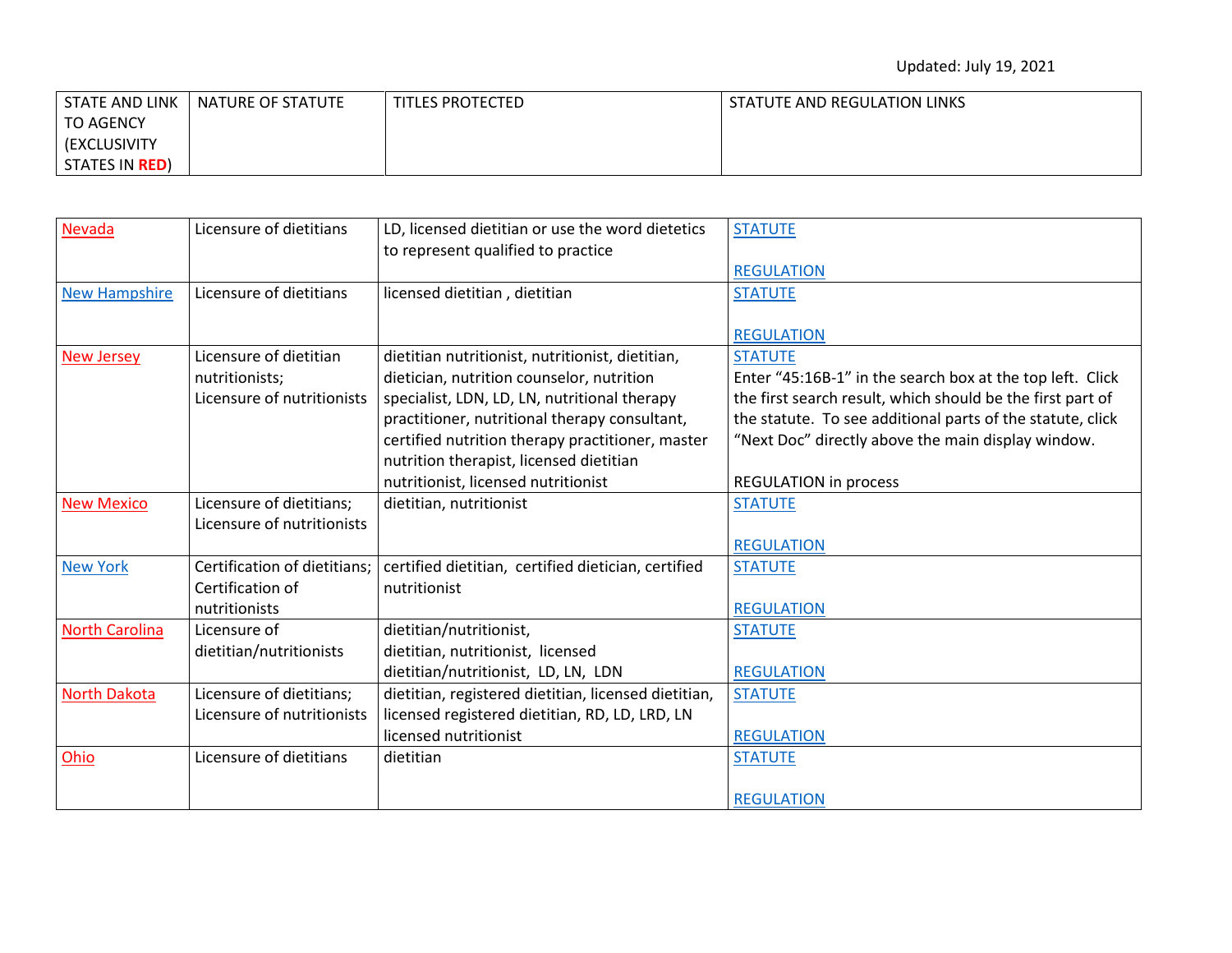| STATE AND LINK         | NATURE OF STATUTE | TITLES PROTECTED | STATUTE AND REGULATION LINKS |
|------------------------|-------------------|------------------|------------------------------|
| <b>TO AGENCY</b>       |                   |                  |                              |
| <b>(EXCLUSIVITY)</b>   |                   |                  |                              |
| STATES IN <b>RED</b> ) |                   |                  |                              |

| Oklahoma                            | Licensure of dietitians                  | licensed dietitian, LD; registered dietitian, RD<br>unless CDR reg. | <b>STATUTE</b>                          |
|-------------------------------------|------------------------------------------|---------------------------------------------------------------------|-----------------------------------------|
|                                     |                                          |                                                                     | <b>REGULATION</b>                       |
| Oregon                              | Licensure of dietitians                  | licensed dietitian, LD                                              | <b>STATUTE</b>                          |
|                                     |                                          |                                                                     | <b>REGULATION</b>                       |
| Pennsylvania                        | Licensure of dietitian-<br>nutritionists | licensed dietitian-nutritionist, LDN                                | <b>STATUTE</b>                          |
|                                     |                                          |                                                                     | <b>REGULATION</b>                       |
| <b>Puerto Rico</b>                  | Licensure of dietitians;                 | dietitian, nutritionist                                             | <b>STATUTE</b>                          |
| Dept of Health,                     | Licensure of nutritionists               |                                                                     |                                         |
| Centro Médico                       |                                          |                                                                     |                                         |
| Norte                               |                                          |                                                                     | <b>REGULATION in Spanish</b>            |
| <b>Calle Periferial</b>             |                                          |                                                                     | <b>REGULATION Amendments in Spanish</b> |
| Interior,                           |                                          |                                                                     |                                         |
| Bo. Monacillos                      |                                          |                                                                     |                                         |
| Rio Piedras, PR                     |                                          |                                                                     |                                         |
| 787-765-2929<br><b>Rhode Island</b> | Licensure of                             | dietitian/nutritionist, LDN                                         | <b>STATUTE</b>                          |
|                                     | dietitian/nutritionists                  |                                                                     |                                         |
|                                     |                                          |                                                                     | <b>REGULATION</b>                       |
| <b>South Carolina</b>               | Licensure of dietitians                  | dietitian, licensed dietitian, LD                                   | <b>STATUTE</b> (primary)                |
|                                     |                                          |                                                                     | <b>STATUTE with exclusivity clause</b>  |
|                                     |                                          |                                                                     |                                         |
|                                     |                                          |                                                                     | <b>REGULATION</b>                       |
| South Dakota                        | Licensure of nutritionists               | nutritionist, dietitian, licensed nutritionist, LN;                 | <b>STATUTE</b>                          |
|                                     |                                          | except that any RDN can use the title and RD                        |                                         |
|                                     |                                          |                                                                     | <b>REGULATION</b>                       |